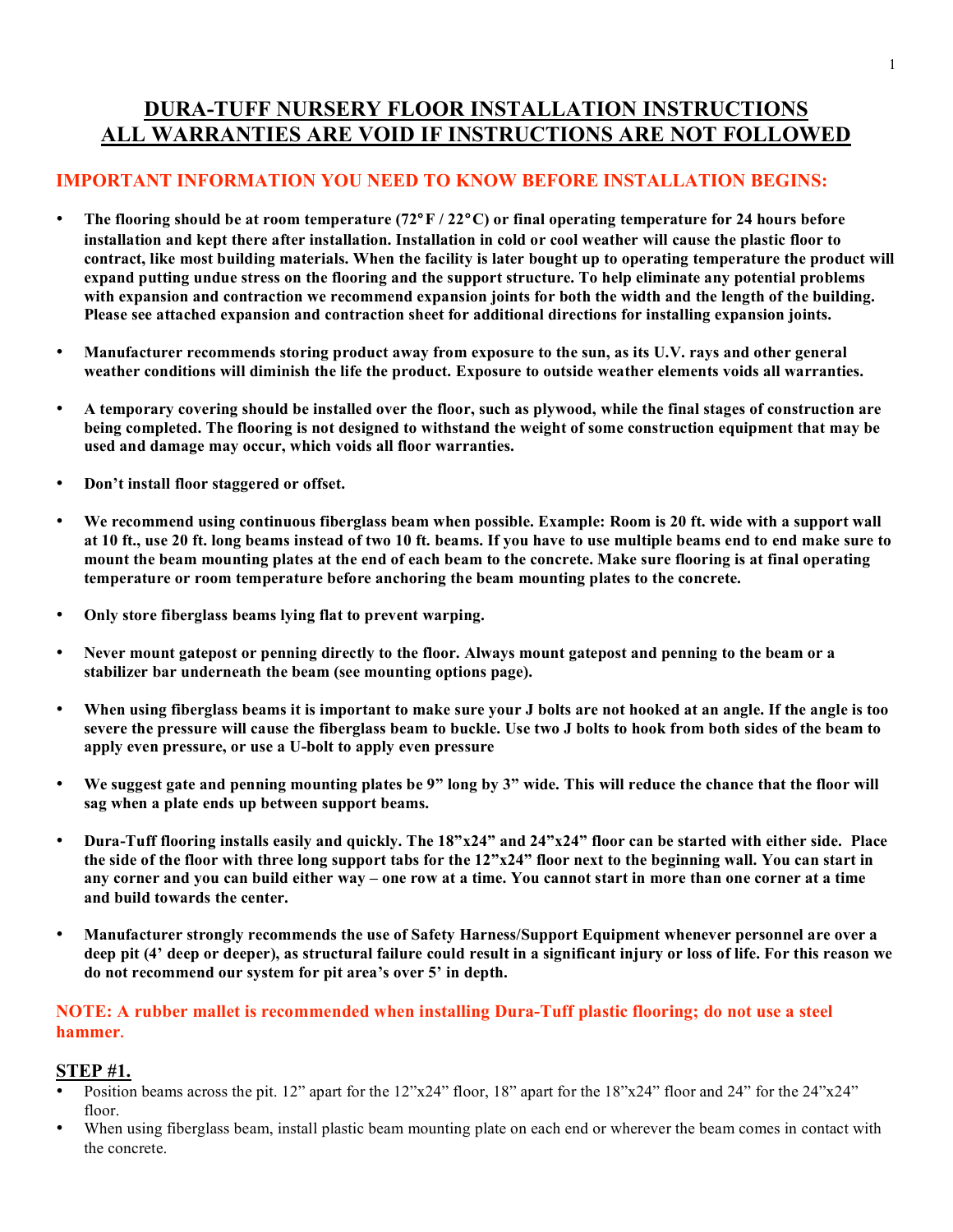- Make sure the mounting plates are flush with the end of the beam or pushed all the way on the beam if you are using the closed end beam mounting plates.
- Beam must have a minimum of a 2" ledge to rest on. **Southwest Agri-Plastic's does not recommend mounting the beam mounting plates unless the beams are on top of the walkway or if using multiple beams end to end.** If you are installing it on top of a walkway you must use our closed end beam mounting plates and mount them to the concrete to prevent the beam from moving back and forth. **Make sure the floor is installed on the beam before you secure the beam to the concrete.**

### **STEP #2.**

- Place first floor in a corner and hook it over the beams with three long support tabs next to the beginning wall for the 12"x24" floor.
- The 18"x24" floor and 24"x24" can be started with either side.

### **STEP #3.**

- Place the next floor on the beams.
- For 24"x24", 18"x24" and12"x24", lift one end up and push the floor so the two hooks (male end) fit snugly into the two slots (female end), this locks them securely in place.
- Make sure there are no gaps on the ends of the floor, if necessary use a rubber mallet to eliminate any gaps before installing the next piece of flooring.
- Always make sure the floor is completely down on the beam. This is especially important with fiberglass beams because they deflect more than steel beams.

### **STEP #4.**

- The floor in the second row is placed on the beam and snapped firmly into place.
- Continue until floor is completed.

**NOTE: If it is necessary to use our leg support system make sure to mount the base to the concrete pit. We do not recommend the use of our leg support system if the pit is deeper than 36 inches. Flooring system not for use on pit areas when beam/floor clear spans to or above 10 ft. with12"x24" and 18"x24" design or 9 ft. with 24"x24" design.**

## **DURA-TUFF INSTALLATION INSTRUCTIONS WHEN CUT PIECES ARE NECESSARY**

- When the flooring clear spans an uneven width, i.e.  $7'$  or  $9'$ , you can start with the cut piece at the alleyway or if your back walls are not even you can finish with the cut piece.
- If the length of the flooring area is not an even measurement, i.e. 26'8" or 27'9", the Dura-Tuff flooring can be cut with a table saw to fit any area.
- The floor can also be grooved underneath with a table saw,  $\frac{1}{4}$ " wide x  $\frac{3}{4}$ " deep for 12"x24". For the 18"x24" & 24"x24" the depth of the groove depends on how much of the width of the floor is cut off. Just make sure the depth matches the depth of the support tabs on the side you did not cut off. This will allow the floor to fit flush against the wall and over the beams.

## **\*\*\*\*\*SEE WEBSITE FOR SPANISH INSTALLATION INSTRUCTIONS\*\*\*\*\***

## **\*VER SITIO WEB PARA INSTRUCCIONES DE INSTALACIÓN ESPAÑOLAS\***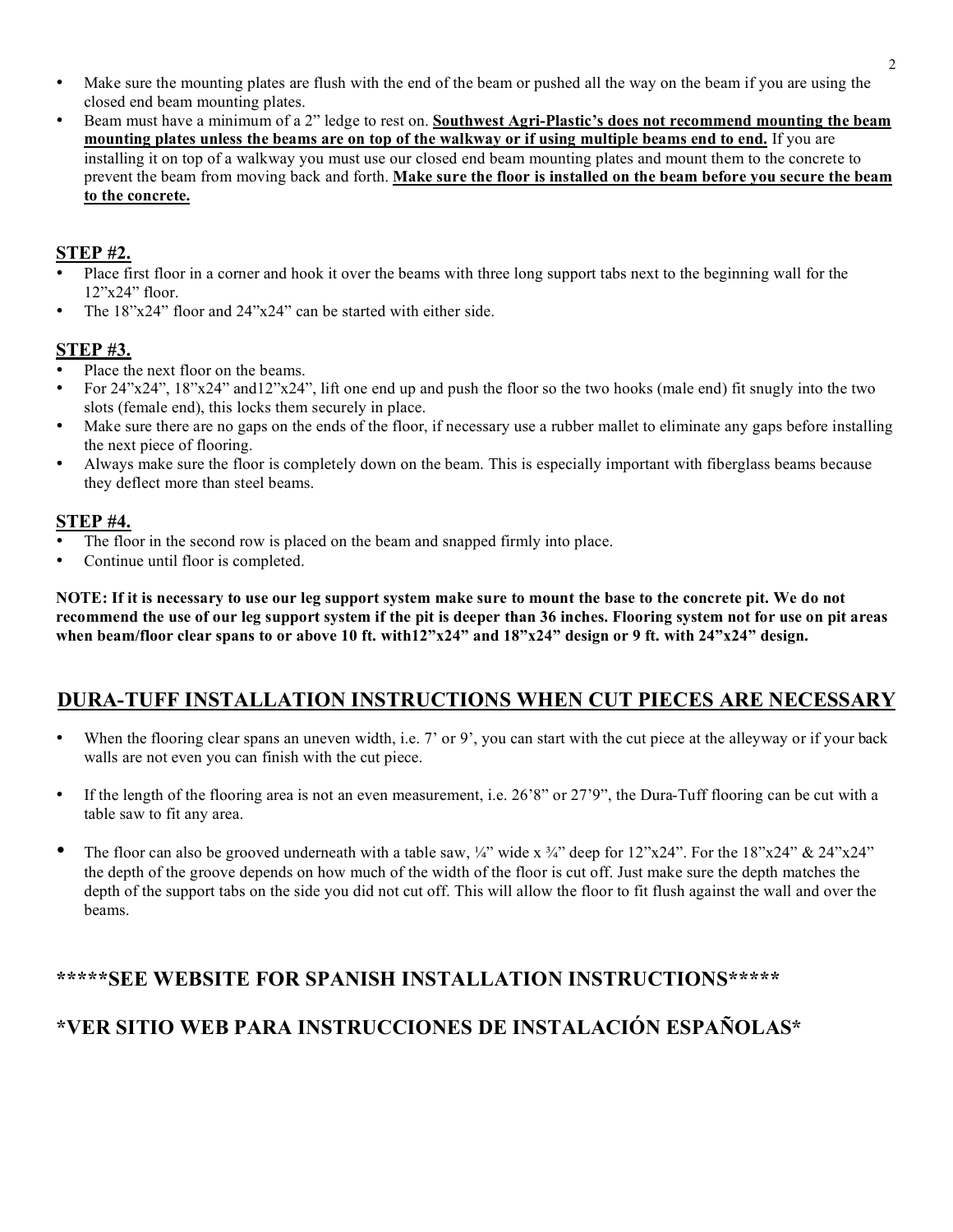## **DURA-TUFF FARROWING FLOOR INSTALLATION INSTRUCTIONS**

### **IMPORTANT INFORMATION YOU NEED TO KNOW BEFORE INSTALLATION BEGINS:**

• After installation is complete make sure you do not bolt the crates directly to the floor. You should bolt the crate to a stabilizer bar that is placed under the two beams directly under the cast iron floor (see mounting options page for more info). If your crates do not mount through the floor we recommend bolting the cast iron to a stabilizer bar (see mounting options page), this will prevent the cast iron from possibly moving.

**Note: If you are installing the flooring on top of the concrete walkway or alleyway you will need to make sure you mount the beam mounting plates to the concrete. The flooring must be installed on the beams before you mount the beams. If you don't secure the beams to the concrete the beam may move off the edge causing the flooring to collapse.** 

#### **STEP #1.**

- Installation of the plastic flooring for the creep area of the farrowing floor is the same as installing the plastic flooring for the nursery floor, see steps 1-4 under nursery floor installation.
- Install the first row of plastic creep area. Start with  $18"x24"$  piece at the front of the crate.
- For a standard 5'x7' crate you will need 4 18"x24" and 4 18"x18" plastic floors for the creep areas. For the sow area you will need 2 24"x42" flat cast or 2 24"x24" and 2 24"x18" raised cast iron floors.

#### **STEP #2.**

- With the interlocking cast system, you will use a total of 4 pieces. The sizes will depend on the length of the crate. For example a 7 ft. crate would require 2 24"x42" flat cast or 2 24"x24" pieces and 2 24"x18" raised cast.
- Lay the fiberglass beam approximately 24" from the creep area floor and begin installing the interlocking cast.
- Start with the 24"x42" flat cast or 24"x24" raised cast pieces at the front of the crate.

### **STEP #3.**

If you have our old style cast iron floor with the holes on each end bolt all the pieces together using a stainless steel  $\frac{1}{4}$ "x1-1/2" hex head bolt with flat washer and nylock nut. Do not over tighten. Over tightening will cause cast iron to crack and could result in part failure.

#### **STEP #4.**

Install your next row of plastic flooring and repeat the above steps.

**\*\*\*\*Southwest Agri-Plastics, Inc. strongly recommends the use of its fiberglass beam with its Dura-Tuff flooring system; Metal rails have shown the ability to rust in short period of time. This causes the metal rail to deteriorate and expand which can consequentially damage the plastic flooring which voids all warranties. \*\*\*\***

**Fiberglass beams have +/-¼" tolerance on beams cut to length.**

## **IF YOU HAVE ANY QUESTIONS PLEASE CALL US AT 800-288-9748 OR 972-735-8866.**

**Date: 2-15-2008**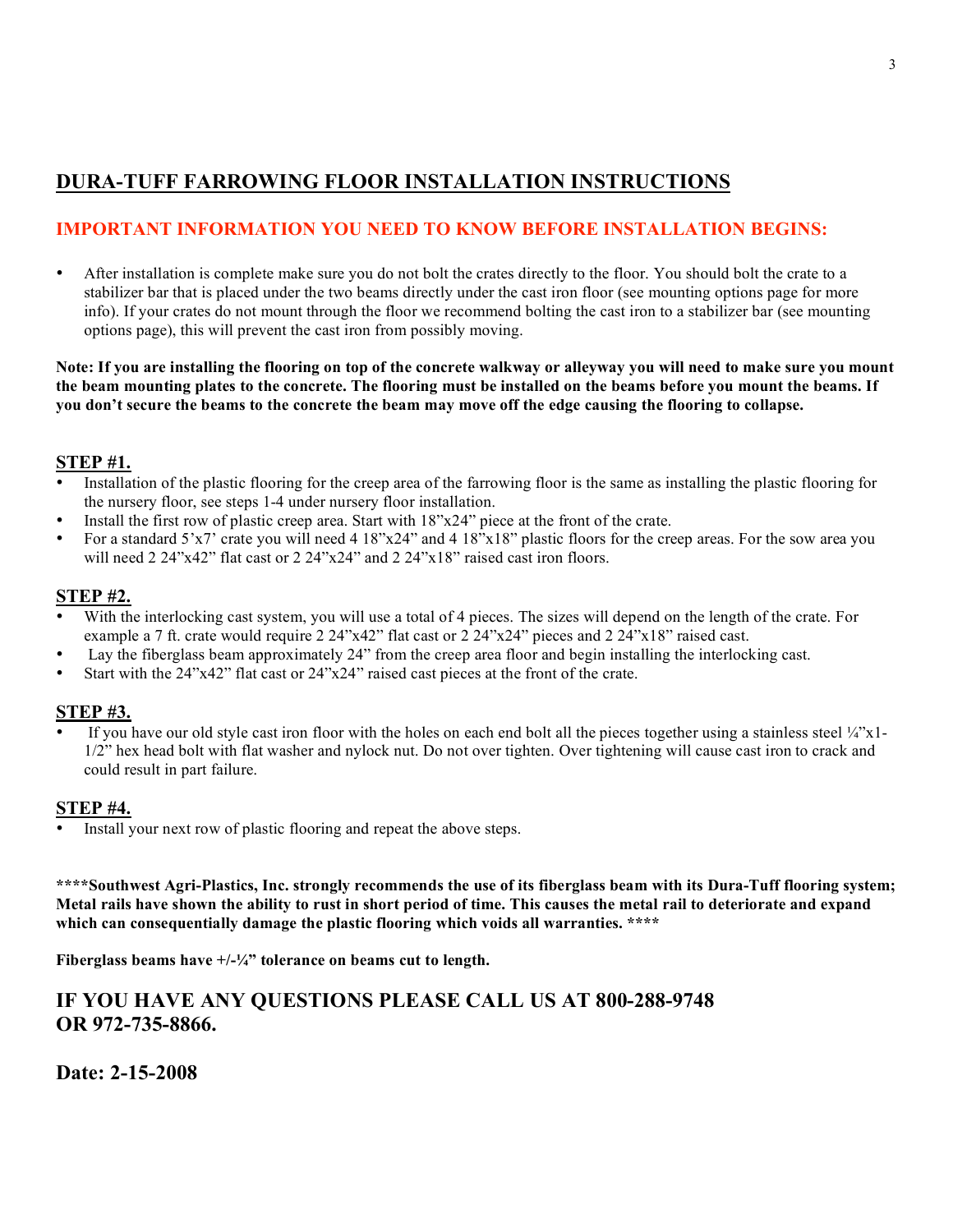## **EXPANSION AND CONTRACTION DIRECTIONS:**

- **1.** Always try to bring the flooring as close to final operating temperature as possible when doing the installation. This will make the flooring panels expand to the sizes that they will eventually reach when the barn is operation. If this is not possible you must allow for expansion by installing expansion joints.
- **2.** Expansion or contraction of polypropylene will be approximately 0.00075 inches per foot per degree Fahrenheit. For example if you have a nursery building measuring 100 ft. long x 40 ft. wide it will expand about 2-1/4 inches in length and about 29/32 inches in width if the building increases from 80°F to 110°F. The correct approach is to allow expansion room in the form of expansion joints for both lengthwise and widthwise growth due to excessive temperature changes. Expansion joints should be placed on both ends and the middle of the lengths of the total floor. There should also be an expansion joint on both sides of the width of the flooring. Please look at the diagram provided. An expansion joint is recommended for every 50 ft. of flooring.
- **3.** Remember that polypropylene, like all building materials, will expand and contract with temperature variances. It is always better to have some expansion room in a flooring installation than an absolutely snug fit without any space for product expansion. For any questions or help in figuring the necessary expansion joints call us at 1-800-288-9748 toll free in North America.